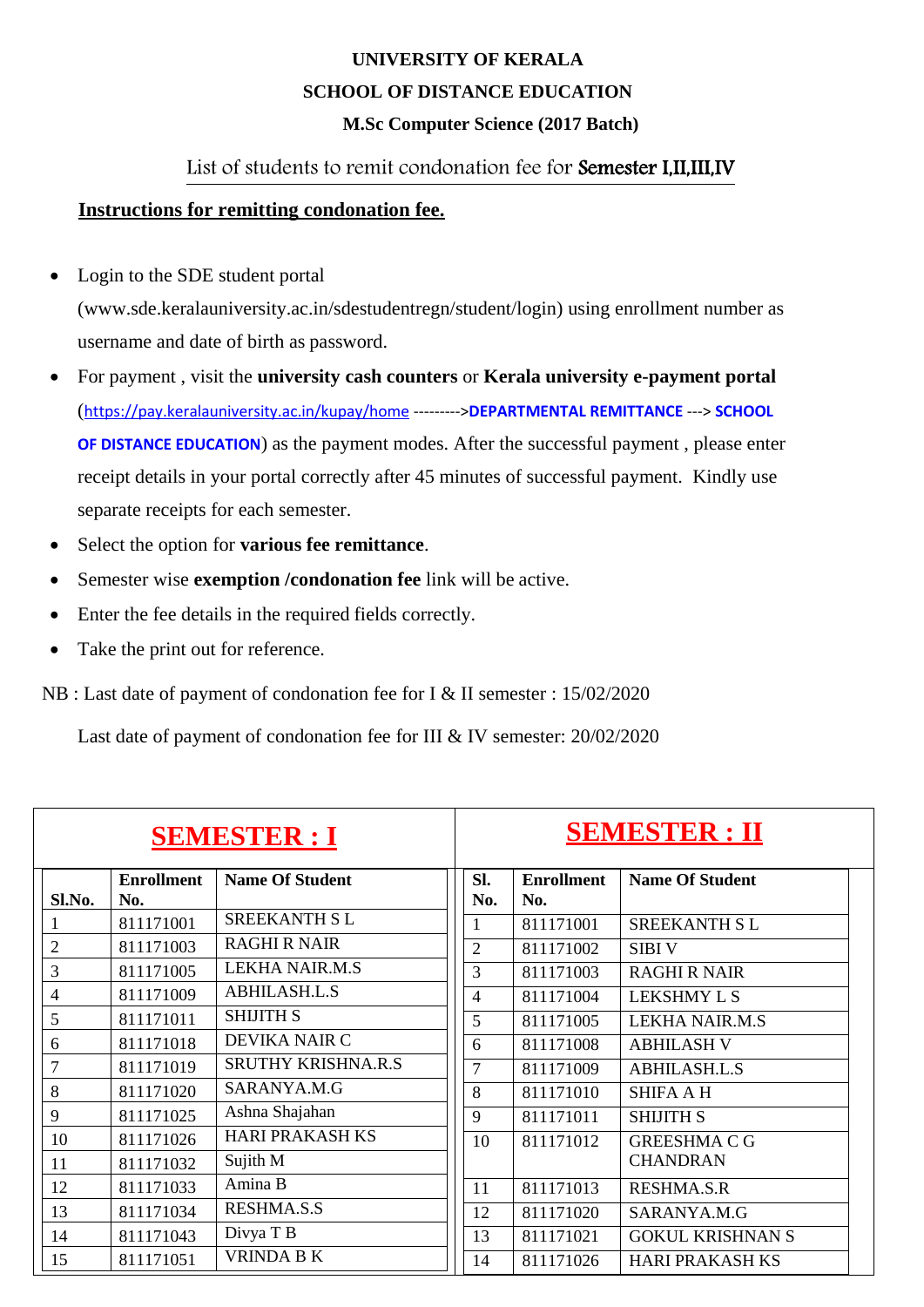| 16 | 811171060 | Vishnu Suresh             | 15 | 811171041 |
|----|-----------|---------------------------|----|-----------|
| 17 | 811171062 | Santhosh S                | 16 | 811171043 |
| 18 | 811171067 | <b>REMYA SASI</b>         | 17 | 811171044 |
| 19 | 811171068 | Seecko D                  | 18 | 811171045 |
| 20 | 811171069 | <b>LALJIM</b>             | 19 | 811171048 |
| 21 | 811171071 | <b>KRISHNA PRASAD S P</b> | 20 | 811171050 |
| 22 | 811171074 | Midhun Raj R              | 21 | 811171052 |
| 23 | 811171080 | <b>VAISAKH. S</b>         | 22 | 811171053 |
| 24 | 811171083 | Mithun Murali             | 23 | 811171055 |
| 25 | 811171086 | Ashin M                   | 24 | 811171056 |
| 26 | 811171087 | Vinitha kumari V S        | 25 | 811171057 |
| 27 | 811171089 | <b>SOORAJ S</b>           | 26 | 811171061 |
| 28 | 811171092 | <b>AISWARYARS</b>         | 27 | 811171062 |
| 29 | 811171095 | <b>LEKSHMI J S</b>        | 28 | 811171063 |
| 30 | 811171098 | MINI V S                  | 29 | 811171064 |
| 31 | 811171100 | <b>ANUPRIYA. A. S</b>     | 30 | 811171065 |
| 32 | 811171102 | <b>VISHAKH.V</b>          | 31 | 811171067 |
| 33 | 811171106 | Ratheesh R                | 32 | 811171068 |
| 34 | 811171109 | POORNA <sub>N</sub>       | 33 | 811171069 |
| 35 | 811171113 | <b>KINGSLY V GEORGE</b>   | 34 | 811171071 |
| 36 | 811171114 | Anoop Raj A               | 35 | 811171072 |
| 37 | 811171122 | <b>SEENA RANI J</b>       | 36 | 811171074 |
| 38 | 811171123 | <b>GAYATHRIR</b>          | 37 | 811171075 |
| 39 | 811171124 | <b>REVATHY S</b>          | 38 | 811171080 |
| 40 | 811171127 | Gayathri K. M.            | 39 | 811171083 |
| 41 | 811171129 | Vishnu KH                 | 40 | 811171087 |
| 42 | 811171132 | <b>SRUTHI US</b>          | 41 | 811171089 |
| 43 | 811171135 | <b>VEENA LEKSHMY M V</b>  | 42 | 811171090 |
|    |           |                           | 43 | 811171091 |
|    |           |                           | 44 | 811171100 |
|    |           |                           | 45 | 811171102 |
|    |           |                           | 46 | 811171103 |
|    |           |                           | 47 | 811171109 |
|    |           |                           | 48 | 811171113 |
|    |           |                           | 49 | 811171119 |
|    |           |                           | 50 | 811171122 |
|    |           |                           | 51 | 811171123 |
|    |           |                           | 52 | 811171124 |
|    |           |                           | 53 | 811171125 |
|    |           |                           | 54 | 811171126 |
|    |           |                           | 55 | 811171127 |
|    |           |                           | 56 | 811171129 |
|    |           |                           | 57 | 811171132 |
|    |           |                           | 58 | 811171135 |
|    |           |                           |    |           |

| 15 | 811171041 | <b>ARUNPRIYA S G</b>      |
|----|-----------|---------------------------|
| 16 | 811171043 | Divya T B                 |
| 17 | 811171044 | <b>AKHIL G</b>            |
| 18 | 811171045 | <b>Adarsh R</b>           |
| 19 | 811171048 | <b>KANNANS</b>            |
| 20 | 811171050 | <b>MUKESH S</b>           |
| 21 | 811171052 | <b>SALINI ASHOKAN</b>     |
| 22 | 811171053 | <b>ESTHER DANIEL</b>      |
| 23 | 811171055 | <b>NITHIN SUNIL</b>       |
| 24 | 811171056 | <b>AISWARYA DY</b>        |
| 25 | 811171057 | <b>AMAL DEV H S</b>       |
| 26 | 811171061 | <b>HASHIR H</b>           |
| 27 | 811171062 | Santhosh S                |
| 28 | 811171063 | <b>ANNIE D COSTA</b>      |
| 29 | 811171064 | <b>GOKUL SANKAR. P</b>    |
| 30 | 811171065 | RANI.G.R                  |
| 31 | 811171067 | <b>REMYA SASI</b>         |
| 32 | 811171068 | Seecko D                  |
| 33 | 811171069 | <b>LALJIM</b>             |
| 34 | 811171071 | <b>KRISHNA PRASAD S P</b> |
| 35 | 811171072 | Manu S Nair               |
| 36 | 811171074 | Midhun Raj R              |
| 37 | 811171075 | <b>APARNA VIJAYAN V S</b> |
| 38 | 811171080 | <b>VAISAKH. S</b>         |
| 39 | 811171083 | Mithun Murali             |
| 40 | 811171087 | Vinitha kumari V S        |
| 41 | 811171089 | <b>SOORAJ S</b>           |
| 42 | 811171090 | NISHA.M.R                 |
| 43 | 811171091 | <b>SIJIMOL V S</b>        |
| 44 | 811171100 | <b>ANUPRIYA. A. S</b>     |
| 45 | 811171102 | <b>VISHAKH.V</b>          |
| 46 | 811171103 | <b>GEETHUS</b>            |
| 47 | 811171109 | POORNA <sub>N</sub>       |
| 48 | 811171113 | <b>KINGSLY V GEORGE</b>   |
| 49 | 811171119 | <b>NITHIN M S</b>         |
| 50 | 811171122 | <b>SEENA RANI J</b>       |
| 51 | 811171123 | <b>GAYATHRIR</b>          |
| 52 | 811171124 | <b>REVATHY S</b>          |
| 53 | 811171125 | <b>GOKUL B ALEX</b>       |
| 54 | 811171126 | <b>SREEJITH V</b>         |
| 55 | 811171127 | Gayathri K. M.            |
| 56 | 811171129 | Vishnu KH                 |
| 57 | 811171132 | <b>SRUTHI US</b>          |
| 58 | 811171135 | <b>VEENA LEKSHMY M V</b>  |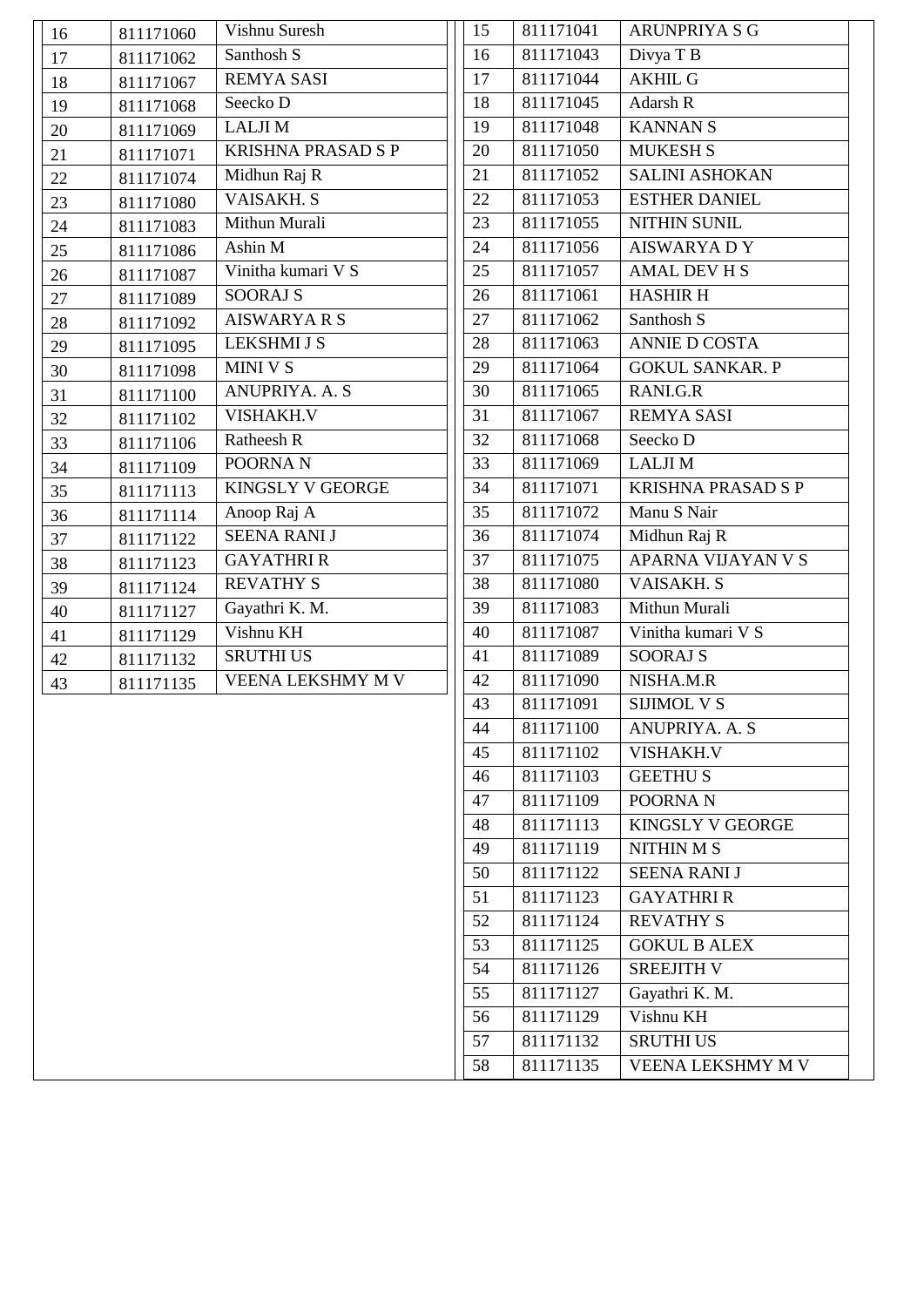| <b>SEMESTER : III</b> |                          |                        | <b>SEMESTER : IV</b> |                |           |                                     |
|-----------------------|--------------------------|------------------------|----------------------|----------------|-----------|-------------------------------------|
| Sl.<br>No.            | <b>Enrollment</b><br>No. | <b>Name Of Student</b> |                      | SI.<br>No.     | No.       | <b>Enrollment</b>   Name Of Student |
| 1                     | 811171001                | <b>SREEKANTH SL</b>    |                      |                |           |                                     |
| $\overline{2}$        | 811171002                | <b>SIBIV</b>           |                      | $\mathbf{1}$   | 811171001 | <b>SREEKANTH SL</b>                 |
| 3                     | 811171003                | <b>RAGHI R NAIR</b>    |                      | $\overline{2}$ | 811171002 | <b>SIBIV</b>                        |
| $\overline{4}$        | 811171004                | <b>LEKSHMY L S</b>     |                      | 3              | 811171003 | <b>RAGHI R NAIR</b>                 |
| 5                     | 811171005                | <b>LEKHA NAIR.M.S</b>  |                      | $\overline{4}$ | 811171004 | <b>LEKSHMY L S</b>                  |
| 6                     | 811171010                | <b>SHIFA A H</b>       |                      | 5              | 811171005 | <b>LEKHA NAIR.M.S</b>               |
| $\overline{7}$        | 811171013                | <b>RESHMA.S.R</b>      |                      | 6              | 811171006 | <b>SADIA SALIM</b>                  |
| 8                     | 811171016                | <b>AKSHAYA B BINU</b>  |                      | $\overline{7}$ | 811171010 | <b>SHIFA A H</b>                    |
| 9                     | 811171017                | <b>ASHAMOL.S</b>       |                      | 8              | 811171013 | RESHMA.S.R                          |
| 10                    | 811171020                | SARANYA.M.G            |                      | 9              | 811171016 | <b>AKSHAYA B BINU</b>               |
| 11                    | 811171024                | <b>ANUSREE M R</b>     |                      | 10             | 811171017 | <b>ASHAMOL.S</b>                    |
| 12                    | 811171029                | <b>APARNARK</b>        |                      | 11             | 811171020 | SARANYA.M.G                         |
| 13                    | 811171035                | <b>EBIXON EXPEDIT</b>  |                      | 12             | 811171023 | <b>ATHIRA KL</b>                    |
| 14                    | 811171036                | RAHUL.V                |                      | 13             | 811171024 | <b>ANUSREE M R</b>                  |
| 15                    | 811171037                | <b>KEERTHIS</b>        |                      | 14             | 811171029 | <b>APARNARK</b>                     |
| 16                    | 811171038                | <b>AKSHAY MR</b>       |                      | 15             | 811171034 | <b>RESHMA.S.S</b>                   |
| 17                    | 811171039                | <b>SAIRAH</b>          |                      | 16             | 811171035 | <b>EBIXON EXPEDIT</b>               |
| 18                    | 811171040                | <b>RADHIKA RAJU</b>    |                      | 17             | 811171036 | <b>RAHUL.V</b>                      |
| 19                    | 811171041                | <b>ARUNPRIYA S G</b>   |                      | 18             | 811171037 | <b>KEERTHIS</b>                     |
| 20                    | 811171044                | <b>AKHIL G</b>         |                      | 19             | 811171038 | <b>AKSHAY M R</b>                   |
| 21                    | 811171050                | <b>MUKESH S</b>        |                      | 20             | 811171039 | <b>SAIRAH</b>                       |
| 22                    | 811171052                | <b>SALINI ASHOKAN</b>  |                      | 21             | 811171040 | <b>RADHIKA RAJU</b>                 |
| 23                    | 811171053                | <b>ESTHER DANIEL</b>   |                      | 22             | 811171041 | <b>ARUNPRIYA S G</b>                |
| 24                    | 811171055                | NITHIN SUNIL           |                      | 23             | 811171044 | <b>AKHIL G</b>                      |
| $25\,$                | 811171056                | AISWARYA D Y           |                      | 24             | 811171046 | SREELEKSHMY GT                      |
| 26                    | 811171057                | AMAL DEV H S           |                      | 25             | 811171047 | HRIDYA KRISHNAN P R                 |
| 27                    | 811171062                | Santhosh S             |                      | 26             | 811171049 | <b>BIJILA S</b>                     |
| 28                    | 811171063                | <b>ANNIE D COSTA</b>   |                      | 27             | 811171050 | <b>MUKESH S</b>                     |
| 29                    | 811171067                | <b>REMYA SASI</b>      |                      | 28             | 811171052 | <b>SALINI ASHOKAN</b>               |
| 30                    | 811171069                | <b>LALJIM</b>          |                      | 29             | 811171053 | <b>ESTHER DANIEL</b>                |
| 31                    | 811171075                | APARNA VIJAYAN V       |                      | 30             | 811171054 | <b>ATHIRA S KUMAR</b>               |
|                       |                          | S                      |                      | 31             | 811171055 | <b>NITHIN SUNIL</b>                 |
| 32                    | 811171082                | <b>ARYA A</b>          |                      | 32             | 811171056 | <b>AISWARYA DY</b>                  |
| 33                    | 811171084                | PRAJITHA VIJAYAN       |                      | 33             | 811171062 | Santhosh S                          |
| 34                    | 811171085                | VICKNESWARAN.G         |                      | 34             | 811171063 | ANNIE D COSTA                       |
| 35                    | 811171090                | NISHA.M.R              |                      | 35             | 811171066 | <b>AISWARYA U</b>                   |
| 36                    | 811171091                | <b>SIJIMOL V S</b>     |                      | 36             | 811171067 | <b>REMYA SASI</b>                   |
| 37                    | 811171096                | DEVI PRIYA MU          |                      | 37             | 811171069 | <b>LALJIM</b>                       |
| 38                    | 811171099                | HARIKRISHNA S P        |                      | 38             | 811171070 | <b>APARNA A</b>                     |
| 39                    | 811171103                | <b>GEETHUS</b>         |                      | 39             | 811171075 | APARNA VIJAYAN V S                  |
| 40                    | 811171107                | <b>SRUTHY SIVAN</b>    |                      | 40             | 811171076 | <b>ASWATHY FRANCIS S</b>            |
| 41                    | 811171108                | <b>RESHMA NUJUM</b>    |                      | 41             | 811171077 | <b>HELENSA</b>                      |
| 42                    | 811171109                | POORNA <sub>N</sub>    |                      | 42             | 811171078 | <b>SHERIN R</b>                     |
| 43                    | 811171110                | <b>GREESHMAPV</b>      |                      | 43             | 811171079 | <b>ATHULYA SURESH</b>               |
| 44                    | 811171111                | <b>VIPIN DAS V V</b>   |                      |                |           |                                     |